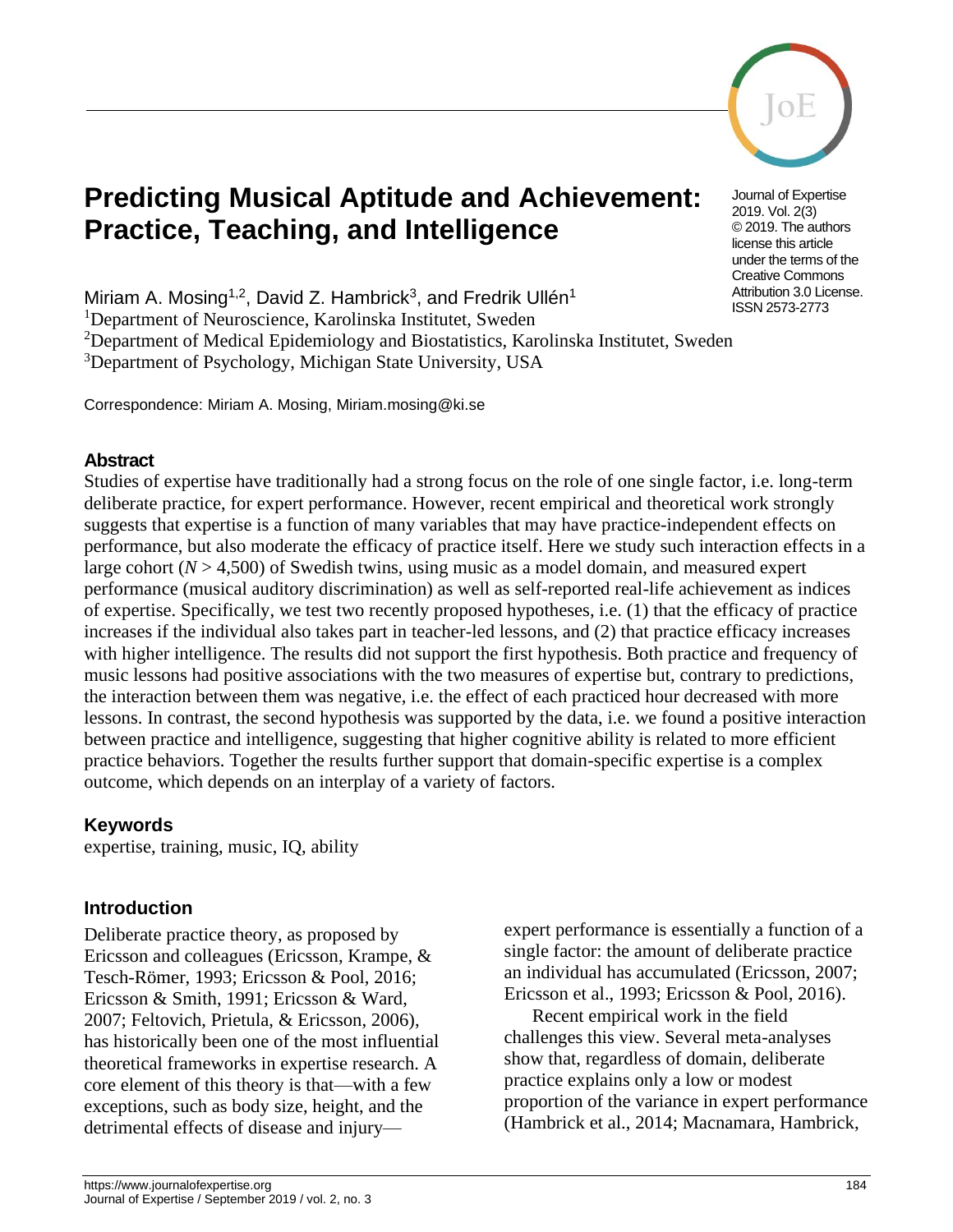& Oswald, 2014; Platz, Kopiez, Lehmann, & Wolf, 2014), the highest reported estimate to date being 36% for music in Platz et al. (2014). In other words, most of the variance in expert performance appears to be independent of deliberate practice. This non-practice-related variance is likely to reflect individual differences in psychological and physical traits relevant to performance. In musicians, for instance, working memory capacity predicts sight-reading over and above the effects of deliberate practice (Meinz & Hambrick, 2010), while other studies have found force control during piano strokes in pianists to be unrelated to musical training, but correlated with weight discrimination ability (Hosoda & Furuya, 2016). For chess, a recent meta-analysis found skill level to be related to general fluid intelligence and short-term/working memory (Burgoyne et al., 2016).

Furthermore, the efficacy of practice itself may be moderated by other factors. For example, Miksza has found that impulsivity is related to less well-structured practice behaviors in musicians (Miksza, 2006, 2011), while other researchers have found positive associations between music practice and openness to experience (Corrigall & Schellenberg, 2015; Corrigall, Schellenberg, & Misura, 2013; Swaminathan & Schellenberg, 2018). We have previously suggested (Ullén, Hambrick, & Mosing, 2016) that higher intelligence, which is related to sustained attention and metacognition (Schweizer & Moosbrugger, 2004; Schweizer, Moosbrugger, & Goldhammer, 2005; Stankov, 2000), may facilitate effective, goal-oriented practice strategies. Finally, recent work using genetically informative samples have confirmed that individual differences in expert performance and its acquisition are no exception to the general rule that human variation arises from an interplay between genetic and nongenetic factors (Hambrick, Macnamara, Campitelli, Ullén, & Mosing, 2016; Polderman et al., 2015; Ullén et al., 2016). Twin studies have thus demonstrated substantial genetic influences on practice (Hambrick & Tucker-Drob, 2015; Mosing, Madison, Pedersen, Kuja-Halkola, & Ullén, 2014), expert performance

(Drayna, Manichaikul, de Lange, Snieder, & Spector, 2001; Mosing, Madison, et al., 2014; Mosing, Pedersen, Madison, & Ullén, 2014; Mosing, Verweij, Madison, & Ullén, 2016), correlations between practice and performance (Mosing, Madison, et al., 2014), and specialization within a domain of expertise (Mosing & Ullén, 2018).

Taken together, these findings strongly suggest that multifactorial models are needed to account for existing data and to generate new, fruitful, and testable hypotheses. Building on previous work (see e.g. Ackerman, 1996; Cattell, 1987; Gagné, 2013), we have recently proposed one such model, the Multifactorial Gene-environment Interaction Model (the MGIM; Ullén et al., 2016).

Multifactorial expertise models such as the MGIM are, of course, perfectly consistent with the common observation that long-term practice can result in impressive improvements of performance. However, another controversial claim of deliberate practice theory is that expertise acquisition crucially depends on a certain type of practice – that is, *deliberate practice* – while engaging in other types of domain-specific activities, such as those for extrinsic reward or pleasure, is considerably less effective (Boot & Ericsson, 2013; Ericsson et al., 1993). The relatively few studies that have directly compared the effects of deliberate practice and other domain-related activities on performance do not provide consistent support for this claim that deliberate practice is the primary predictor of performance. For instance, Howard (2012) found that number of played games predicted chess rating much more strongly than both time spent on practice and coaching. Similarly, Sonnentag and Kleine (2000) found that sales performance in insurance agents was better predicted by number of handled cases than by measures of deliberate practice.

Addressing this issue is complicated by the fact that the distinction between deliberate practice and other forms of practice often is unclear (Howard, 2009). Furthermore, in the expertise literature, authors have not always been consistent in their definitions of deliberate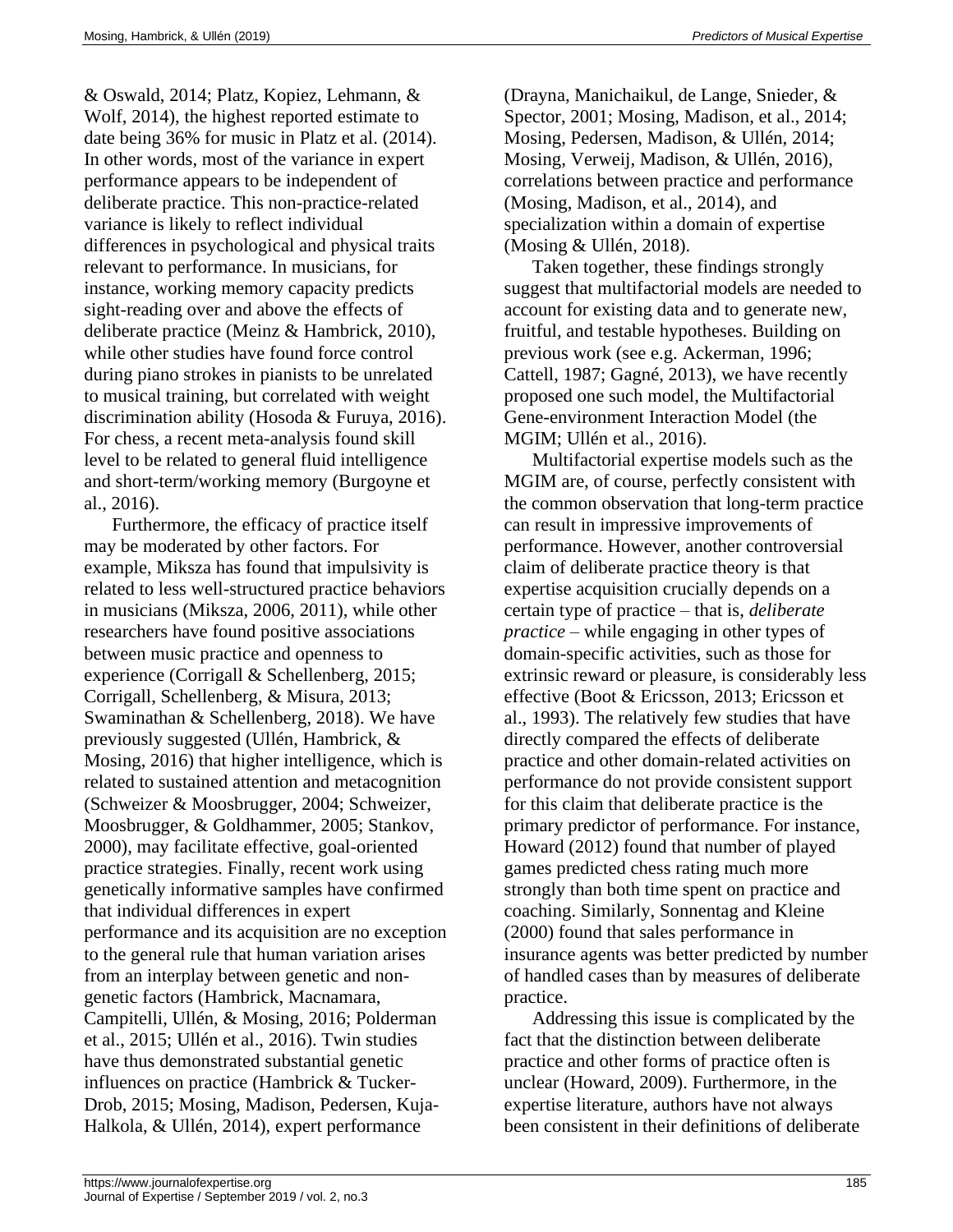practice. Traditionally, deliberate practice has been defined as focused and effortful practice activities that are designed either by the performers themselves or by external agents such as teachers or coaches, and pursued with the explicit goal to improve performance (Ericsson et al., 1993; Keith & Ericsson, 2007). More recently, however, it has been suggested that deliberate practice by definition must involve a teacher or coach who is involved in designing practice activities, introducing the new term *purposeful practice* for practice activities that in previous studies were considered as deliberate practice but did not involve the participation of a teacher (Ericsson, 2016; Ericsson & Pool, 2016).

Disregarding these terminological confusions, the above discussion highlights an interesting general possibility, which is that the efficacy of practice activities is modulated by other factors, including both traits of the individual, such as intelligence, and environmental influences, such as regular interactions with a teacher. In line with this, Swaminathan and Schellenberg (2018) recently demonstrated that correlations between musical training and musical competence were evident only among participants scoring low on intelligence. If such moderating influences are present, they should be detectable as multiplicative interaction effects between practice and moderator variables on measures of performance and achievement. Here, we use music as model domain to investigate two specific hypotheses of this type that are directly suggested by the literature summarized above. Musical expertise involves adaptations in sensory, cognitive, and motor systems that allow for an effective processing of musical information, e.g. discrimination of musical sounds, score reading, and instrumental performance/singing (Deutsch, 2013).

First, we test whether teaching and practice both have additive (main) effects on real life musical achievement and music aptitude, two measures strongly associated with musical expertise (Ruthsatz, Detterman, Griscom, & Cirullo, 2008), and whether there is an interaction between practice and frequency of

music lessons in the prediction of musical achievement, in line with Ericsson's recent claims that teacher-led deliberate practice is a stronger predictor of performance than is purposeful practice alone (Ericsson, 2016; Ericsson & Pool, 2016). Second, we test whether there is an interaction between practice and intelligence in the prediction of musical expertise, as would be suggested by the hypothesis by Ullén and coworkers (2016) that higher intelligence is related to more effective practice strategies.

### **Methods**

#### **Sample**

Data for the present study were collected in 2012 and 2013 as part of a web survey administered to a cohort of young adult twins registered with the Swedish Twin Registry aged 27 and 54 (Lichtenstein et al., 2002; Lichtenstein et al., 2006). The web survey was designed to collect extensive information on music-related variables and the study was approved by the Regional Ethics Review Board in Stockholm (Dnr 2011/570-31/5). All 11,543 twins participating in the study gave informed consent before continuing with the survey. For further information on the data collection procedure and the web survey, see (Mosing, Madison, et al., 2014). Approximately 67% ( $N =$ 7,791) of the participants reported that they had played a musical instrument (including singing). Of those, an additional 67 individuals were removed from the analyses, including 18 individuals who reported that they had stopped playing before their reported start date, 44 individuals who reported zero practice hours, and five individuals who did not report their practice hours, leaving a final sample of 7,724 participants.

#### **Measures**

**Music practice.** As is standard in expertise research (Ericsson et al., 1993), the amount of music practice was determined on the basis of several retrospective self-report questions. Participants who reported that they had ever played an instrument or had actively sung were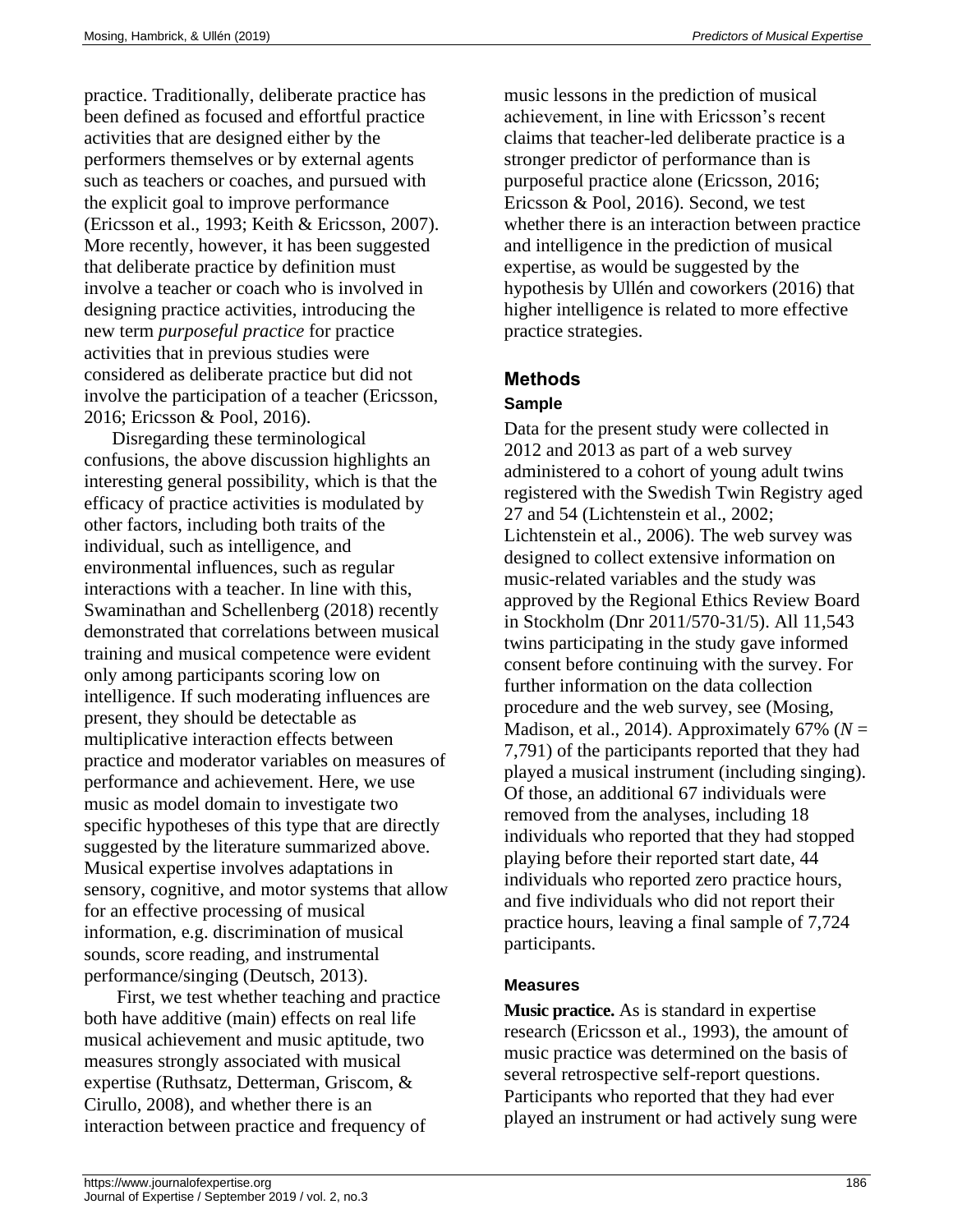asked how many hours a week (in 10 categories ranging from 0, more than 6-9, to more than 40 hours) they had practiced during four age intervals (ages 0–5 years, 6–11 years, 12–17 years, and from 18 years until the date of measurement), taking into account what age they started (and stopped, when applicable) practicing. From these responses, a measure of overall music practice hours was calculated by computing a sum-score estimate of the total hours of lifetime music practice.

**Music lessons.** The approximate amount of music lessons an individual had received during their lifetime was assessed similarly to music practice and based on several questions. First, individuals were asked whether they ever received music lessons other than the typical obligatory music lessons in school. Next, participants were asked during which ageintervals they participated in music lessons (i.e., ages 0–5 years, 6–11 years, 12–17 years, and from 18 years until the date of measurement). Finally, participants were asked to indicate how often they participated in lessons during each of the age periods based on seven categories: once a year (1), one to 11 times a year (2), once or twice a month (3), every second week (4), weekly (5), twice a week (6), or more than three times a week (7). Based on the age that was indicated as start and (possibly) stop date, a sum score of lifetime total lessons was calculated by summing the years per period by frequency of lessons (category) in each period.

**Musical achievement.** An adapted and translated version of the Creative Achievement Questionnaire (CAQ; Carson, Peterson, & Higgins, 2005), a self-report inventory designed to assess involvement and achievement in different arts and science domains, was included in the questionnaire. Here, only the music item was used, which consisted of seven statements about music achievement: (1) "I am not engaged in music at all" (44.5%); (2) "I am self-taught and play music privately, but I have never played, sung or shown my music to others" (10%); (3) "I have taken lessons in music, but have never player or sung for others or shown my own music to others"  $(14\%)$ ;  $(4)$  "I have

played or sung, or my music has been played in public concerts in my home town, but I have not been paid for this" (22.9%); (5) "I have played or sung, or my music has been played in public concerts in my home town, and I have been paid for this"  $(7\%)$ ; (6) "I am professionally active as a musician" (1.1%); (7) "I am professionally active as a musician and have been reviewed/featured in the national or international media and/or have received an award for my musical activities" (0.6%). As the sample size was very large, the variable was analyzed as a continuous variable, even though there were only seven categories and the distribution was positively skewed. However, analyses were replicated with a dichotomized musical achievement outcome score, i.e., grouping those who played in public (category 4 to 7) versus those who played only privately or where not engaged with music anymore (category 1 to 3) (see Analyses below).

**Musical aptitude**. This was measured with a music auditory discrimination task—the Swedish Musical Discrimination Test (SMDT) —which includes three subscales measuring pitch, melody, and rhythm discrimination (Ullén, Mosing, Holm, Eriksson, & Madison, 2014). The Pitch subtest participants consisted of 27 trials with two successive tones that differed in pitch. Participants had to indicate whether the second tone was lower or higher than the first. The Melody subtest consisted of 18 trials with two isochronous sequences of four to nine tones. In the second sequence, the pitch of one randomly selected tone was altered without altering the melodic contour of the first sequence. Participants were asked to indicate which tone in the second sequence differed from the first. Finally, the Rhythm subtest consisted of 18 trials of two rhythmical sequences of five to seven tones (with the same pitch) that were the same or different from each other, in which case one note was moved in time or a different starting point in the sequence was used. Participants had to indicate whether the two rhythmical sequences were the same or different. Internal consistencies and split-half reliabilities of the three subscales were high (ranging between 0.79 and 0.89). The three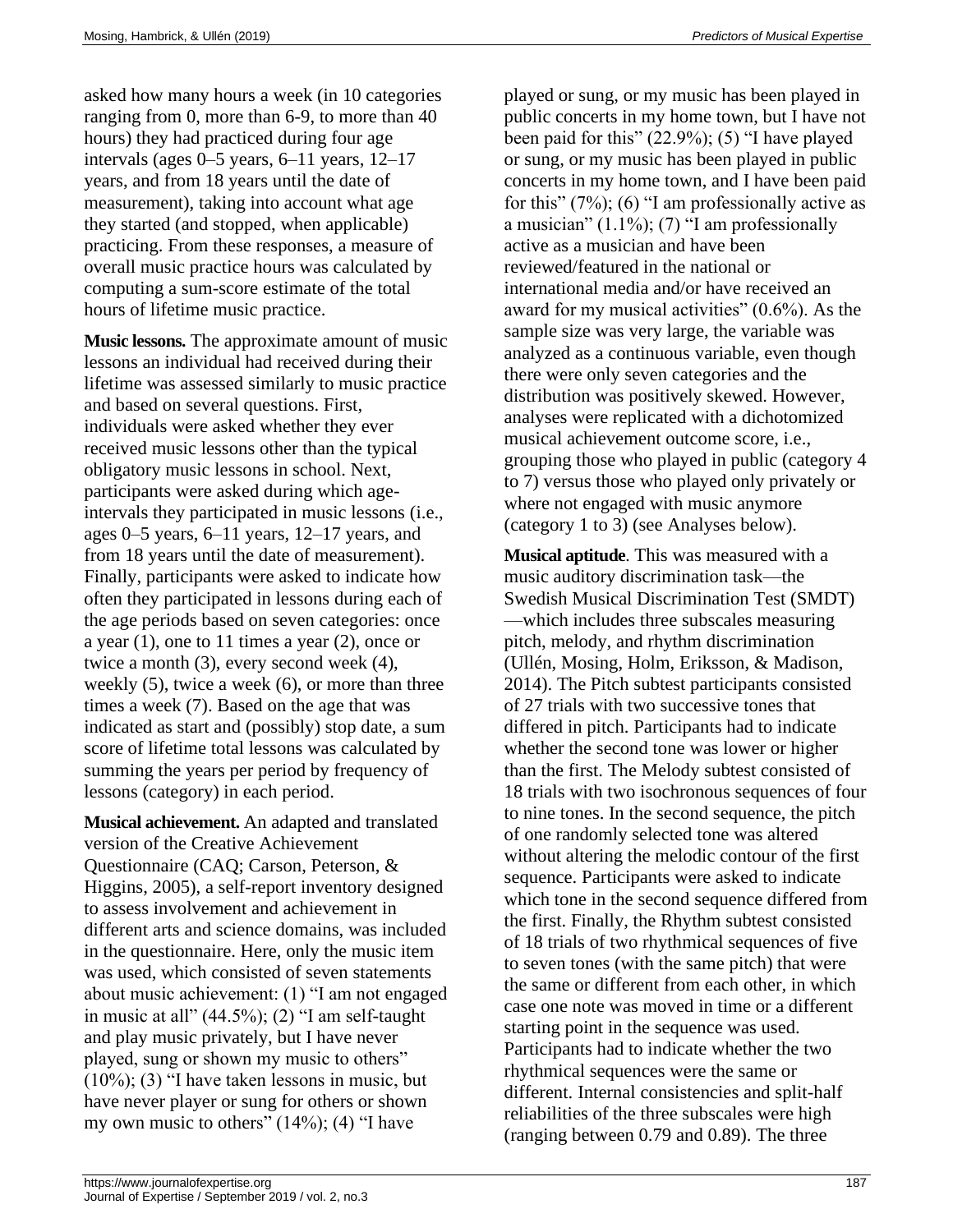resulting sum-scores of the correct trials (Pitch, Melody, and Rhythm scores) were then standardized and then summed to derive an overall musical aptitude score for each participant who had valid scores on all subtests. For a detailed description and psychometric validation of the SMDT, see Ullén et al. (2014).

**Intelligence.** Psychometric intelligence (IQ) was measured with the Wiener Matrizen-Test (WMT; Formann & Piswanger, 1979), a visual matrix test of non-verbal ability similar in construction to and correlating highly with Raven's standard progressive matrices (*r* = 0.92) (Formann & Piswanger, 1979). The test consists of 24 multiple choice items; participants had the standard 25 minutes to complete the test. Correctly answered items are summed to yield the test score. The resulting IQ score was standardized. The WMT has been shown to have good reliability in both paperand-pencil (Cronbach's alpha  $= 0.81$ ) and online (Cronbach's alpha  $= 0.79$ ) administrations (Formann & Piswanger, 1979; Ullén et al., 2012).

**Education.** Participants were asked about their highest level of education allowing for ten response options ranging from "*primary school unfinished (1)*," over *"high school finalized (4)*," and "*a finalized university degree (8)*," to *"PhD or doctorate (10)."* As most participants reported to have at least finalized high school or even a university degree, resulting in a nonnormal distribution, the variable was dichotomized to *"no finalized university degree (0)"* and *"a university degree (or higher) (1)*," resulting in an about equal distribution.

### **Analyses**

Linear regression analyses were conducted with

musical achievement and musical aptitude, respectively, as continuous outcome variable and music practice, music lessons, IQ, and age as continuous predictors, and education and sex as dichotomous predictors. All variables (except for education, age, and sex) were converted to zscores with a mean of zero and a standard deviation of one. Two models were fitted for each musical outcome measure, one with an interaction effect between music practice and lessons and a second one with an interaction effect between music practice and IQ in addition to the above-mentioned main effects. Robust estimators of standard errors for clustered data were used to account for relatedness in the sample (i.e. correlations within twin pairs).

The musical achievement outcome was somewhat skewed. Thus, as a sensitivity check to make sure the results were reliable, analyses were repeated with a dichotomized musical achievement outcome score (using logistic regression), i.e., grouping those who played in public versus those who played only privately, and the continuous untransformed predictors. All analyses were conducted in StataIC 14 (StataCorp, 2016).

### **Results**

After removing individuals with missing data on any of the (co-)variables, the final sample consisted of 4,521 and 4,587 individuals for the aptitude and the achievement analyses, respectively. Of those about 63% were female, 57% had finalized a university degree, and the mean age was 41 years  $(SD = 8)$ . Descriptive statistics and phenotypic correlations are shown in Table 1. The phenotypic correlation between musical lessons and practice was  $r = 0.53$  ( $p < 0.001$ ).

**Table 1.** Sample descriptives for raw scores of music practice, music lessons, IQ, and the two measures of musical expertise - music achievement and music aptitude – in the final sample.

|                 | Musical achievement $N = 4587$ |         |         |      | Music aptitude $N = 4521$ |         |         |      |
|-----------------|--------------------------------|---------|---------|------|---------------------------|---------|---------|------|
| <b>Measures</b> | Range                          | Mean    | SD      |      | Range                     | Mean    | SD      |      |
| Expertise       |                                | 2.43    | 1.50    | 00.1 | $16-62*$                  | 41.53   | 7.51    | l.00 |
| Practice        | 52-23.920                      | 3499.74 | 3808.27 | 0.61 | 52-23.920                 | 3534.48 | 3821.52 | 0.30 |
| Lesson          | 0-308                          | 36.86   | 51.07   | 0.49 | $0 - 308$                 | 37.28   | 51.42   | 0.30 |
|                 | 0-24                           | 13.31   | 5.19    | 0.13 | 0-24                      | 13.39   | 5.18    | 0.32 |

\*The raw sum score for aptitude is shown here. For the final regression analyses, the score of each subscale was standardized first and then summed to a total standardized score as one scale had more items (see Methods).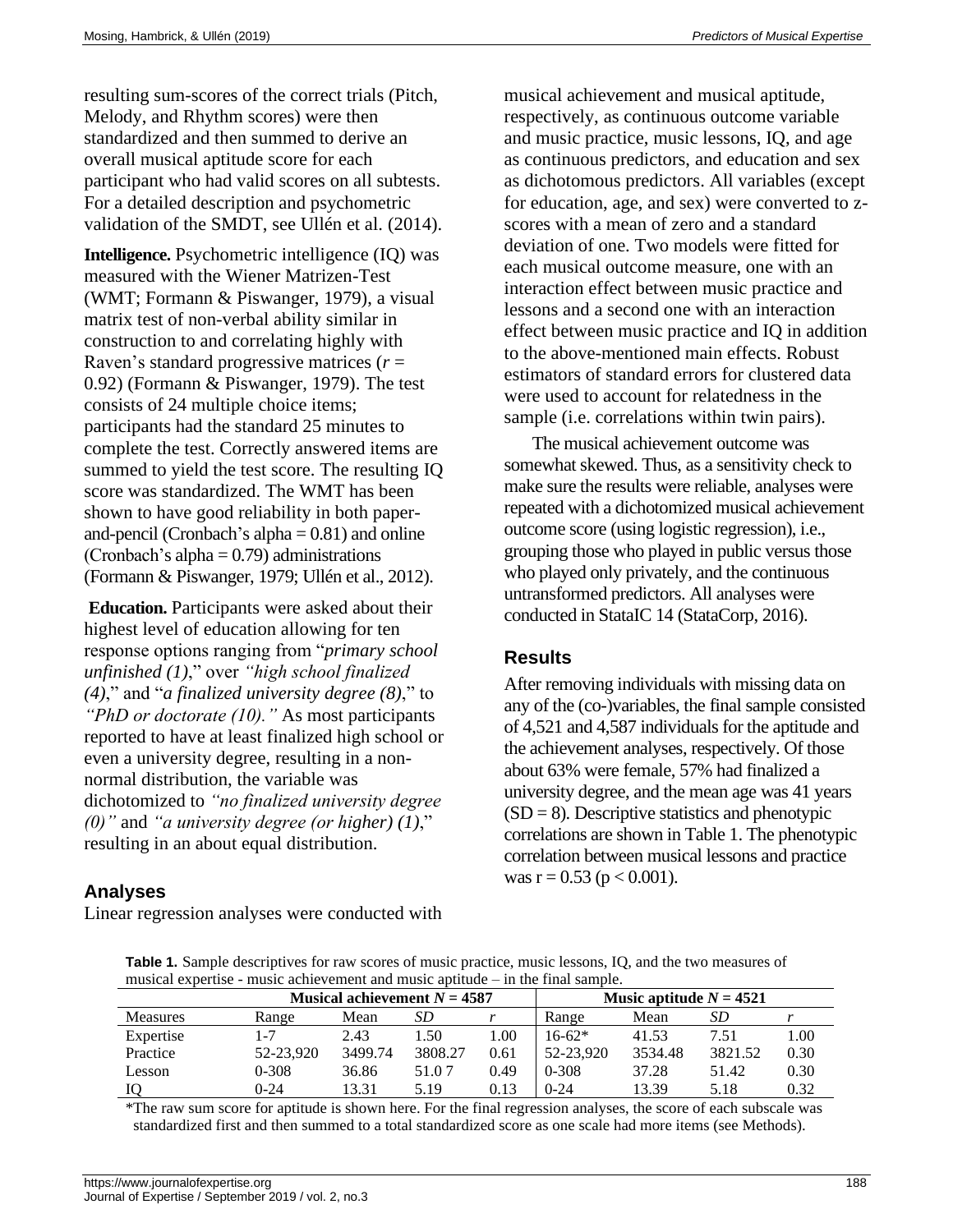Results of the main regression analyses with musical achievement as the dependent variable using standardized variables (z-scores except for education, age, and sex) are shown in Table 2. Both music practice and music lessons were significantly associated with musical achievement, with higher achievement with increased number of training hours. IQ also had a significant main effect on musical achievement. The practice  $\times$  IQ interaction term was significant with a positive regression coefficient, indicating that the associations between practice hours and musical achievement become stronger with higher IQ.

The practice  $\times$  lesson interaction was also highly significant, albeit with a negative regression coefficient, indicating that the association between practice and achievement becomes weaker as the number of music lessons increases. Of the covariates, only age and sex were significant, with somewhat lower achievement for females relative to males and older participants relative to younger participants. The overall model explained 44% and 46% of the variance in musical achievement without and with the interaction terms, respectively.

Table 2. The phenotypic cross-sectional association between music practice, music lessons, IQ, and the two indicators of musical expertise adjusted for age, sex, and education. Note that all variables (except for education, age, and sex) have been converted to z-scores with a mean of zero and a standard deviation of one. Model 1 without any interaction terms and Model 2 including interactions term for practice by lesson and practice by IQ.

|                       | Musical achievement |                    | Musical aptitude   |                    |  |
|-----------------------|---------------------|--------------------|--------------------|--------------------|--|
|                       | Model 1             | Model 2            | Model 1            | Model 2            |  |
|                       | Beta (95% CI)       | Beta (95% CI)      | Beta (95% CI)      | Beta (95% CI)      |  |
| <b>Music Practice</b> | $0.529**$           | $0.537**$          | $0.162**$          | $0.165**$          |  |
|                       | (0.495, 0.563)      | (0.502, 0.571)     | (0.137, 0.187)     | (0.140, 0.190)     |  |
| Music Lesson          | $0.227**$           | $0.381**$          | $0.111**$          | $0.168**$          |  |
|                       | (0.198, 0.257)      | (0.345, 0.416)     | (0.087, 0.135)     | (0.136, 0.199)     |  |
| Practice×Lesson       |                     | $-0.127**$         |                    | $-0.047**$         |  |
|                       |                     | $(-0.147, -0.107)$ |                    | $(-0.063, -0.031)$ |  |
| IQ                    | $0.067**$           | $0.052**$          | $0.210**$          | $0.204**$          |  |
|                       | (0.041, 0.092)      | (0.027, 0.077)     | (0.188, 0.232)     | (0.182, 0.227)     |  |
| $Practice \times IO$  |                     | $0.082**$          |                    | $0.033*$           |  |
|                       |                     | (0.055; 0.109)     |                    | (0.010, 0.057)     |  |
| Education             | 0.034               | 0.029              | $0.058*$           | $0.057*$           |  |
|                       | $(-0.015, 0.084)$   | $(-0.019, 0.078)$  | (0.016, 0.101)     | (0.015, 0.099)     |  |
| Age                   | $-0.018**$          | $-0.017**$         | $-0.008**$         | $-0.007**$         |  |
|                       | $(-0.021, -0.015)$  | $(-0.020, -0.014)$ | $(-0.010, -0.005)$ | $(-0.010, -0.005)$ |  |
| <b>Sex</b>            | $-0.072*$           | $-0.087**$         | $-0.160**$         | $-0.166**$         |  |
|                       | $(-0.122, -0.022)$  | $(-0.136, -0.038)$ | $(-0.203, -0.117)$ | $(-0.209, -0.123)$ |  |

\**p* < 0.01, \*\**p* < 0.001

When repeating the analyses with musical aptitude (a normally distributed variable) as the dependent variable, all significant results were replicated, with all main effects, including age and sex, as well as both interaction terms being significant and in the same direction, although effects sizes were somewhat smaller. Further, education had a significant main effect on musical aptitude, with higher education being associated with higher musical aptitude. The overall model explained 22% and 23% of the

variance in musical aptitude without and with the interaction terms, respectively. Sensitivity analyses with the dichotomized musical achievement (see Supplementary Table 1) confirmed all results with the continuous musical achievement outcome, with the one exception that there was a weak negative main effect of IQ in the model including the interaction terms.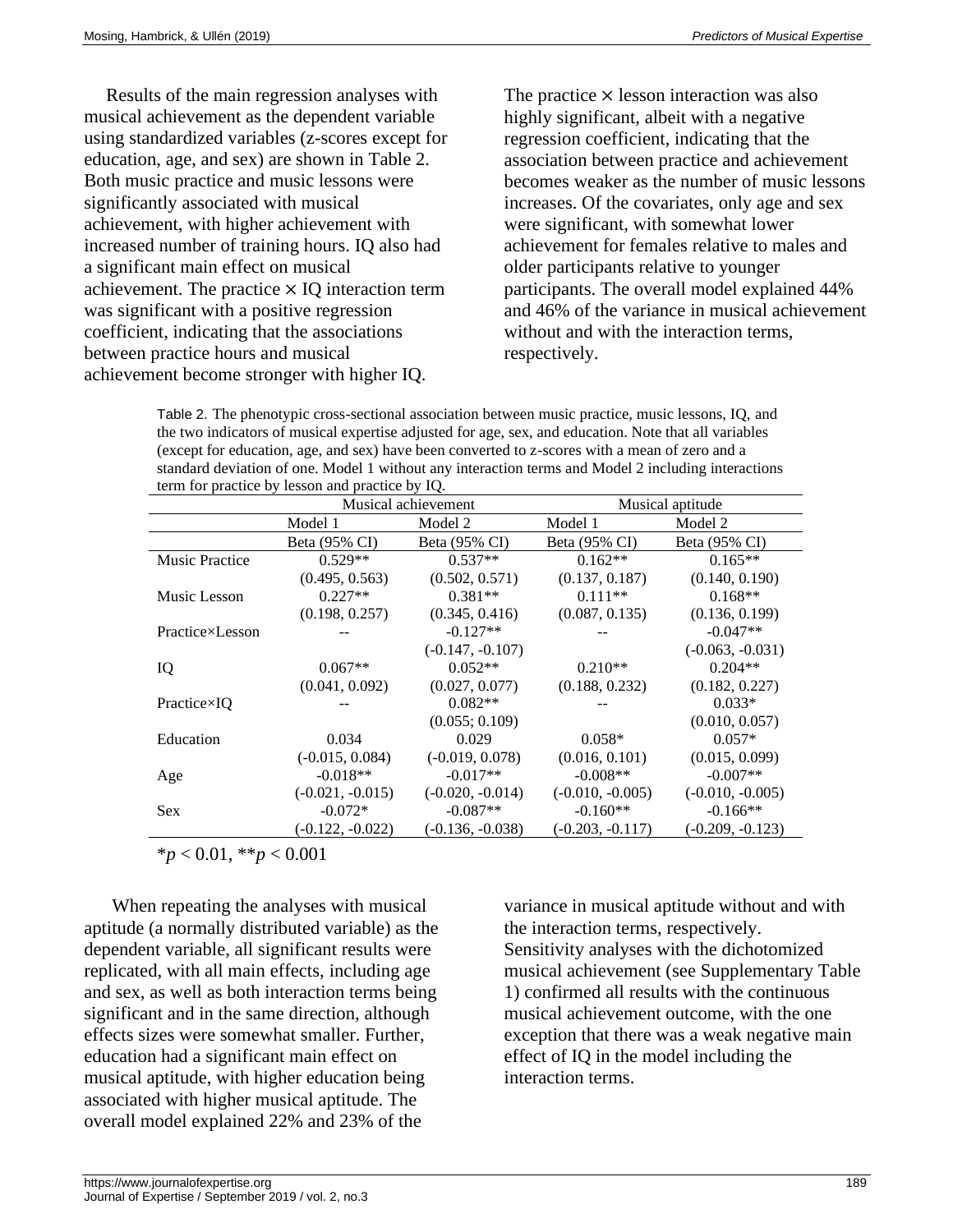### **Discussion**

In the present study, we investigated two hypotheses regarding the relationship between music practice, music lessons, and IQ on real life musical expertise. First, we tested whether teaching and practice have additive as well as positive multiplicative effects on musical achievement. Our results confirmed highly significant additive effects of both variables, which were independent of covariates and interaction terms included, as well as scoring of the outcome variables (i.e. a dichotomized or continuous musical achievement scale). However, contrary to the hypothesis stemming from the deliberate practice theory, we found a negative interaction effect. The same pattern of effects was found when using musical aptitude rather than achievement as outcome variable. Second, we tested whether musical ability is related to a positive interaction between practice and intelligence. This hypothesis was confirmed, with a significant positive interaction between IQ and practice being present throughout the investigated models.

#### **Practice, Lessons, and Musical Outcomes**

The finding of a positive main effect of practice on musical ability and achievement must be seen as unsurprising in light of the expertise literature. Many studies have emphasized the critical importance of long-term practice for the acquisition of expert performance (Ericsson, 2006; Ericsson et al., 1993), and recent metaanalyses confirm a positive association between cumulative measures of practice and performance in all expertise domains (Macnamara et al., 2014). In part, these associations may reflect causal influences of practice on performance and achievement. Indeed, the main effect of practice on musical achievement, which evidently requires extensive skill learning, was higher (0.53) than the main effect on musical aptitude (0.16). A large literature on skill learning suggests that modifiable processes activated by practice may result in improvement of performance through mechanisms such as automation (Hill & Schneider, 2006; Schneider & Shiffrin, 1977), adaptations in sensory and motor systems

(Calvo-Merino, Glaser, Grezes, Passingham, & Haggard, 2005; Elbert, Pantev, Wienbruch, Rockstroh, & Taub, 1995; Pantev & Herholz, 2011), chunking of information (Gobet, 2005; Guida, Gobet, Tardieu, & Nicolas, 2012), and domain-specific boosting of working memory (Gobet, 2016; Ullén, de Manzano, & Mosing, in press; Ullén et al., 2016).

However, recent analyses using twin modelling also emphasize that associations between practice and performance related outcomes in cross-sectional and observational longitudinal data may have complex shared underpinnings. For instance, in earlier analyses in the same cohort, we have found that the association between music practice and musical aptitude (auditory music discrimination) is essentially driven by genetic pleiotropy (Mosing, Madison, et al., 2014). It therefore appears likely that the main effect of practice on musical outcomes observed here reflects a combination of possibly causal effects of practice and other mechanisms, potentially including (reverse) causality, genetic pleiotropy and, importantly, gene-environment correlation (*r*GE). For example, it is quite likely that children who have musical talent are more likely to take up practice because (1) they simply show more interest in music and actively seek a musical environment (active *r*GE), or (2) their parents may recognize their talent and encourage their interest further by providing musically stimulating environments (reactive *r*GE), or (3) their parents also possess musical talent and interest and have created a musically stimulating environment for themselves to which the child is automatically exposed (passive *r*GE).

The positive effect of taking music lessons on musical achievement was also expected. However, as for practice, it appears likely that this association is driven not only by the beneficial effects of professional instruction and coaching on musical competence, but also by other variables that simultaneously influence musical achievement and an interest in taking music lessons for prolonged periods of time. In line with this speculation, Corrigall and Schellenberg (Corrigall & Schellenberg, 2015)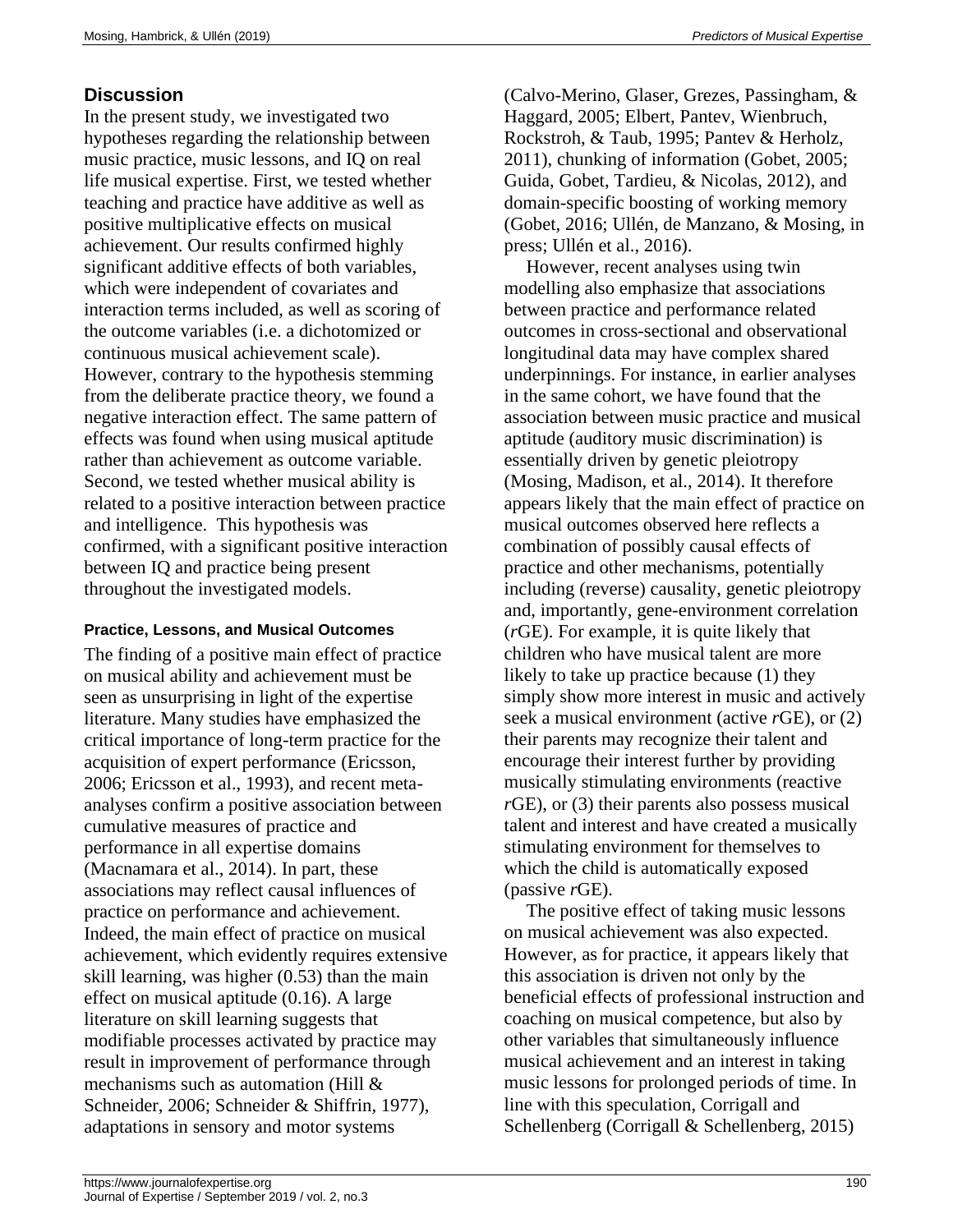found that the duration of musical training among children aged 7-9 years was predicted by personality traits of both the children themselves and their parents, suggesting that genetic predisposition (or other familial factors) influences the likelihood of engaging in music training. Specifically, in both the children and their parents a high level of the trait opennessto-experience, which is related to artistic interests, predicted taking music lessons in the children. In line with this, we have previously found openness-to-experience to be genetically correlated with musical training (Butković, Ullén, & Mosing, 2015).

Finally, contrary to expectations, we found that there was a *negative* interaction between practice and education in the prediction of musical achievement. According to recent suggestions from Ericsson, within the framework of his deliberate practice theory, active instruction from a teacher or coach is essential for the acquisition of optimal practice strategies (Ericsson, 2016; Ericsson & Pool, 2016). This would imply that the efficacy of each practice hours *increases* with more musical education, i.e., a positive interaction between practice and music lessons on achievement. The present results do not support this notion. One possible explanation for the negative interaction effect could be the following: There are different musical activities, including practicing, taking lessons, playing with others, performing at concerts, listening to other musicians, and many more, which are beneficial for musical development and achievement. In this context, taking a large number of music lessons could be an indicator that the individual is part of a generally-enriched musical environment, which includes many activities that are beneficial for the acquisition of musical skills. Since the effects of each hour of practice on skill is often larger in beginners than in experienced experts (e.g. Crossman, 1959; Schmidt & Lee, 2005), the observed negative interaction effect could possibly reflect diminishing returns of practice among more skilled individuals.

Lastly, in line with past literature there was a significant negative effect of increased age and being female on both measures of musical

expertise. Past literature, as well as listings of eminent musicians based on expert votes, indicate that women are underrepresented in the musical domain particularly on higher levels (Cox, 1926; Parr, 2019; Parr, 2019; Simonton, 1984). Many factors have been suggested to contribute to this difference in outcome, including e.g. cultural factors, discrimination, higher female involvement in parenting, as well as mean sex differences in personality traits, abilities, and interests (Eysenck, 1995; Mawang, Kigen, & Mutweleli, 2018; Simonton, 1992). Similarly, it is well known that musical aptitude declines with older age due to age-related cognitive decline and reduced sensitivity of the hearing apparatus (e.g. Bones & Plack, 2015). The finding that achievement would be rated as lower in the older participants, after controlling for practice and lessons, is somewhat puzzling and may be due to a cohort effect, where, for example, easier media access may allow younger people to feel that they have accomplished more, or older participants are being more humble. Finally, education had a significant effect only on musical aptitude but not on musical achievement. This finding may be due to the fact that, as we have previously shown, musical aptitude is strongly (genetically) related to a variety of cognitive measures such as general IQ, and processing speed (Mosing, Pedersen, et al., 2014; Mosing et al., 2016), while musical achievement seemed to be less associated with IQ (as shown here).

#### **The Practice × Intelligence Interaction**

In line with our second hypothesis, in all the models we tested, we found a significant positive interaction effect between music practice and IQ on achievement. Note that the WMT is similar to Raven's standard progressive matrices, which has been shown to tap into fluid or general intelligence (Carpenter, Just, & Shell, 1990; Formann & Piswanger, 1979). This suggests that a main pathway for effects of intelligence on musical achievement is through moderating effects of practice. That higher intelligence may be related to more effective practice strategies was previously proposed by Ullén and coworkers (Ullén et al., 2016) and is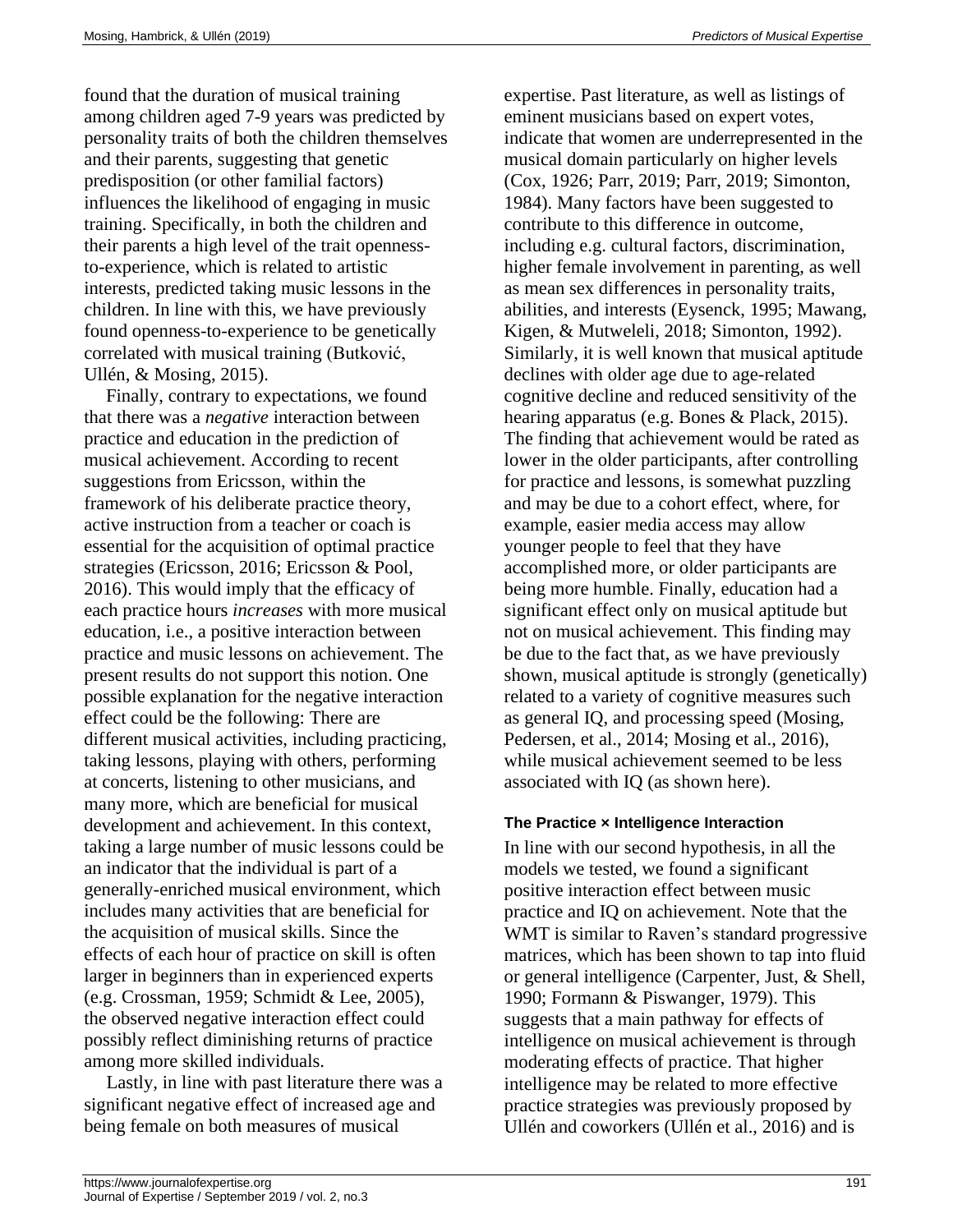in line with past research showing that intelligence is associated with learning (particularly in cognitively demanding tasks; Ackerman & Cianciolo, 2000; Jensen, 1998), educational achievement (Deary, Strand, Smith, & Fernandes, 2007; Krapohl et al., 2014), cognitively demanding occupations (Gottfredson, 2003), and performance at work (Schmidt & Hunter, 1998). Cognitive mechanisms such as meta-cognition, attention, and working memory are likely to be important for effective deliberate practice and learning (Ullén et al., 2016), and also show substantial correlations with intelligence (e.g. Schweizer & Moosbrugger, 2004; Schweizer et al., 2005; Stankov, 2000). Similarly, moderate correlations have been found between reaction time (Deary, Der, & Ford, 2001; Mosing et al., 2016), processing speed (Lee et al., 2012; Neubauer, Spinath, Riemann, Borkenau, & Angleitner, 2000), and sensory discrimination tasks (Mosing, Pedersen, et al., 2014; Rammsayer & Brandler, 2007; Troche & Rammsayer, 2009) and intelligence—again all capacities which are likely important for expertise in various domains, including music. In principle, a positive intelligence  $\times$  practice interaction could contribute to a so-called *Matthew effect*, where high-achieving individuals benefit more from practice, resulting in a gradual widening of individual differences in performance with increased training. Such phenomena have previously been reported in several longitudinal studies of skill acquisition e.g. in reading and mathematics (e.g. Morgan, Farkas, & Wu, 2011; Otto & Kistner, 2017).

Notably, when using musical aptitude (musical sensory discrimination) rather than achievement as outcome, the main effect of intelligence remained significant with the interaction in the model. This could reflect specific genetic overlaps between intelligence and sensory discrimination ability (Mosing, Pedersen, et al., 2014; Rammsayer & Brandler, 2007; Troche & Rammsayer, 2009). In line with this, we have found genetic pleiotropy to be an important factor underlying correlations between intelligence and musical aptitude (Mosing, Pedersen, et al., 2014), as well as

between intelligence and sensory and motor timing accuracy (Mosing et al., 2016).

#### **Conclusion**

In summary, the present study showed that both music lessons and practice hours had a significant main effect on musical achievement. Further, a significant negative interaction effect between practice and lessons suggested that the effect of lessons became less important with increased practice hours and vice versa. Finally, we found a significant positive interaction effect between practice hours and intelligence suggesting that the effect of each hour of practice on musical ability increased as a function of intelligence. These findings highlight the importance of multiplicative interactions between practice and other variables for the acquisition of expertise (Ullén et al., 2016). More generally, these findings underscore the importance of taking a multifactorial perspective to understanding individual differences in expertise. Future research is needed to test whether similar phenomena are seen in other areas of expertise and whether the findings may be reflected in measures of brain plasticity.

## **Acknowledgements**

The present work was supported by the Bank of Sweden Tercentenary Foundation (M11-0451:1). We acknowledge The Swedish Twin Registry for access to data. The Swedish Twin Registry is managed by Karolinska Institutet and receives funding through the Swedish Research Council under the grant no 2017-00641. We thank the twins for their participation.

# **Authors' Declarations**

The authors declare that there are no personal or financial conflicts of interest regarding the research in this article.

The authors declare that they conducted the research reported in this article in accordance with the [Ethical Principles](https://www.journalofexpertise.org/manuscript_submission.html) of the Journal of Expertise.

The authors declare that they are not able to make the dataset publicly available but are able to provide it upon request.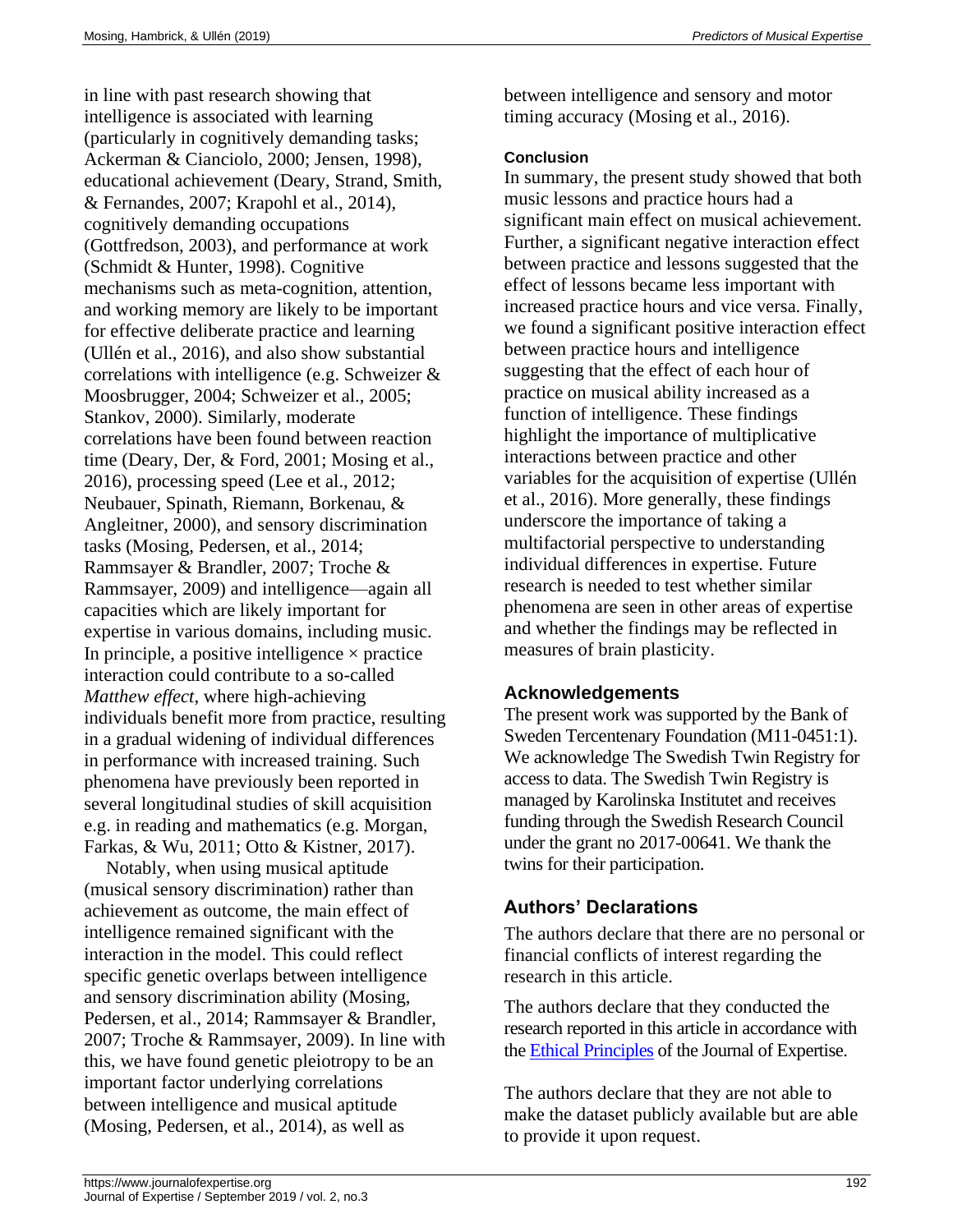### **References**

Ackerman, P. L. (1996). A theory of adult intellectual development: Process, personality, interests, and knowledge. *Intelligence, 22*(2), 227-257. doi:https://doi.org/10.1016/S0160- 2896(96)90016-1

Ackerman, P. L., & Cianciolo, A. T. (2000). Cognitive, perceptual-speed, and psychomotor determinants of individual differences during skill acquisition. *Journal of Experimental Psychology: Applied, 6*(4), 259-290. doi:10.1037/1076-898X.6.4.259

- Bones, O., & Plack, C. J. (2015). Losing the music: aging affects the perception and subcortical neural representation of musical harmony. *The Journal of neuroscience: the official journal of the Society for Neuroscience, 35*(9), 4071-4080. doi:10.1523/JNEUROSCI.3214-14.2015
- Boot, W., & Ericsson, K. A. (2013). Expertise. In J. D. Lee & A. Kirlik (Eds.), *The Oxford Handbook of Cognitive Engineering* (pp. 143-158). Oxford, UK: Oxford University Press.

Burgoyne, A. P., Sala, G., Gobet, F., Macnamara, B. N., Campitelli, G., & Hambrick, D. Z. (2016). The relationship between cognitive ability and chess skill: A comprehensive meta-analysis. *Intelligence, 59*, 72-83. doi:10.1016/j.intell.2016.08.002

- Butković, A., Ullén, F., & Mosing, M. A. (2015). Personality and related traits as predictors of music practice: Underlying environmental and genetic influences. *Personality and Individual Differences, 74*, 133-138.
- Calvo-Merino, B., Glaser, D. E., Grezes, J., Passingham, R. E., & Haggard, P. (2005). Action observation and acquired motor skills: An fMRI study with expert dancers. *Cerebral Cortex, 15*(8), 1243-1249. doi:10.1093/cercor/bhi007
- Carpenter, P. A., Just, M. A., & Shell, P. (1990). What one intelligence test measures: A theoretical account of the processing in the Raven Progressive Matrices test. *Psychological Review, 97*(3), 404-431.
- Carson, S., Peterson, J. B., & Higgins, D. M. (2005). Reliability, validity, and factor structure of the creative achievement questionnaire. *Creative Research Journal, 17*(1), 37-50.
- Cattell, R. B. (1987). *Intelligence: Its structure, growth, and action*. Amsterdam: North Holland.
- Corrigall, K. A., & Schellenberg, E. G. (2015). Predicting who takes music lessons: parent and child characteristics. *Frontiers in Psychology, 6*, 282. doi:10.3389/fpsyg.2015.00282
- Corrigall, K. A., Schellenberg, E. G., & Misura, N. M. (2013). Music training, cognition, and personality. *Frontiers in Psychology, 4*(222). doi:10.3389/fpsyg.2013.00222
- Cox, C. M. (1926). *Early mental traits of three hundred geniuses*. Stanford, CA: Stanford University Press.
- Crossman, E. R. F. W. (1959). A theory of the acquisition of speed-skill. *Ergonomics, 2*(1-4), 153-166.
- Deary, I. J., Der, G., & Ford, G. (2001). Reaction times and intelligence differences - a populationbased cohort study. *Intelligence, 29*(5), 389-399.

Deary, I. J., Strand, S., Smith, P., & Fernandes, C. (2007). Intelligence and educational achievement. *Intelligence, 35*(1), 13-21.

- doi:https://doi.org/10.1016/j.intell.2006.02.001 Deutsch, D. (Ed.) (2013). *The psychology of music* (3rd Edition ed.). San Diego, CA, USA: Academic Press.
- Drayna, D., Manichaikul, A., de Lange, M., Snieder, H., & Spector, T. (2001). Genetic correlates of musical pitch recognition in humans. *Science, 291*(5510), 1969-1972.
- Elbert, T., Pantev, C., Wienbruch, C., Rockstroh, B., & Taub, E. (1995). Increased cortical representation of the fingers of the left hand in string players. *Science, 270*, 305-307.
- Ericsson, K. A. (2006). The influence of experience and deliberate practice on the development of superior expert performance. In K. A. Ericsson, N. Charness, P. J. Feltovich, & R. R. Hoffman (Eds.), *The Cambridge Handbook of Expertise and Expert Performance* (pp. 683-704). New York, NY: Cambridge University Press.
- Ericsson, K. A. (2007). Deliberate practice and the modifiability of body and mind: Toward a science of the structure and acquisition of expert and elite performance. *International Journal of Sports Psychology, 38*, 4-34.
- Ericsson, K. A. (2016). Summing up hours of any type of practice versus identifying optimal practice activities: Commentary on Macnamara, Moreau, & Hambrick (2016). *Perspectives on Psychological Science, 11*(3), 351-354.
- Ericsson, K. A., Krampe, R. T., & Tesch-Römer, C. (1993). The role of deliberate practice in the acquisition of expert performance. *Psychological Review, 100*(3), 363-406.
- Ericsson, K. A., & Pool, R. (2016). *Peak. Secrets From the New Science of Expertise*. New York, NY: Houghton Mifflin Harcourt.
- Ericsson, K. A., & Smith, J. (Eds.). (1991). *Toward a General Theory of Expertise: Prospects and*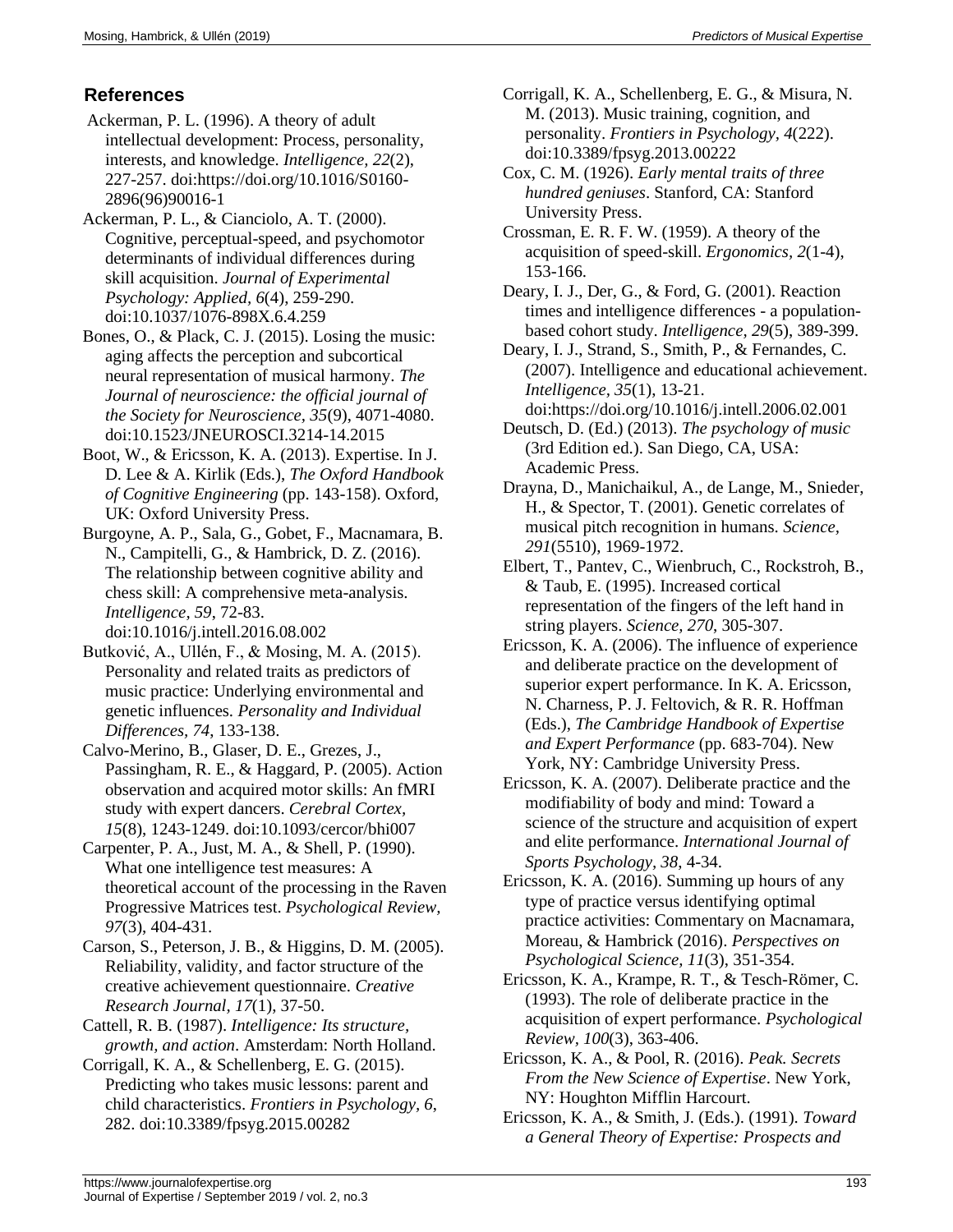*Limits*. New York, NY: Cambridge University Press.

- Ericsson, K. A., & Ward, P. (2007). Capturing the naturally occurring superior performance of experts in the laboratory: Toward a science of expert and exceptional performance. *Curr Dir Psychological Science, 16*(6), 346-350.
- Eysenck, H. (1995). *Genius. The natural history of creativity.* (Vol. 12). Cambridge: Cambridge University Press.
- Feltovich, P. J., Prietula, M. J., & Ericsson, K. A. (2006). Studies of expertise from psychological perspectives. In K. A. Ericsson, N. Charness, P. J. Feltovich, & R. R. Hoffman (Eds.), *The Cambridge Handbook of Expertise and Expert Performance* (pp. 41-68). New York, NY: Cambridge University Press.
- Formann, W., & Piswanger, J. (1979). *Wiener Matrizen Test [Vienna Matrices Test]*. Göttingen: Hogrefe Verlag.
- Gagné, F. (2013). The DMGT: Changes within, beneath, and beyond. *Talent Development & Excellence, 5*(1), 5-19.
- Gobet, F. (2005). Chunking models of expertise: Implications for education. *Applied Cognitive Psychology, 19*(2), 183-204.
- Gobet, F. (2016). *Understanding Expertise: A Multidisciplinary Approach*. London, UK: Palgrave.
- Gottfredson, L. S. (2003). g, jobs and life. In H. Nyborg (Ed.), *The scientific study of general intelligence. Tribute to Arthur R. Jensen.* (pp. 293-342). Oxford, UK: Elsevier Science.
- Guida, A., Gobet, F., Tardieu, H., & Nicolas, S. (2012). How chunks, long-term working memory and templates offer a cognitive explanation for neuroimaging data on expertise acquisition: A two-stage framework. *Brain and Cognition, 79*(3), 221-244. doi:10.1016/j.bandc.2012.01.010
- Hambrick, D. Z., Macnamara, B. N., Campitelli, G., Ullén, F., & Mosing, M. A. (2016). A new look at expertise: Beyond the experts are born vs made debate. *Psychology of Learning and Motivation, vol 64*, 1-55.
- Hambrick, D. Z., Oswald, F. L., Altmann, E. M., Meinz, E. J., Gobet, F., & Campitelli, G. (2014). Deliberate practice: Is that all it takes to become an expert? *Intelligence, 45*, 34-45.
- Hambrick, D. Z., & Tucker-Drob, E. M. (2015). The genetics of music accomplishment: Evidence for gene-environment correlation and interaction. *Psychonomic Bulletin and Review, 22*(1), 112- 120.
- Hill, N. M., & Schneider, W. (2006). Brain changes in the development of expertise: Neuroanatomical

and neurophysiological evidence about skillbased adaptations. In K. A. Ericsson, N. Charness, P. J. Feltovich, & R. R. Hoffman (Eds.), *The Cambridge Handbook of Expertise and Expert Performance* (pp. 653-682). Cambridge, UK: Cambridge University Press.

- Hosoda, M., & Furuya, S. (2016). Shared somatosensory and motor functions in musicians. *Scientific Reports, 6*, 10. doi:10.1038/srep37632
- Howard, R. W. (2009). Individual differences in expertise development over decades in a complex intellectual domain. *Memory and Cognition, 37*(2), 194-209.
- Howard, R. W. (2012). Longitudinal effects of different types of practice on the development of chess expertise. *Applied Cognitive Psychology, 26*, 359-369.
- Jensen, A. R. (1998). *The g factor*. Westport: Praeger Publishers.
- Keith, N., & Ericsson, K. A. (2007). A deliberate practice account of typing proficiency in everyday typists. *Journal of Experimental Psychology Applied, 13*, 135-145.
- Krapohl, E., Rimfeld, K., Shakeshaft, N. G., Trzaskowski, M., McMillan, A., Pingault, J.-B., . . . Plomin, R. (2014). The high heritability of educational achievement reflects many genetically influenced traits, not just intelligence. *Proceedings of the National Academy of Sciences, 111*(42), 15273-15278. doi:10.1073/pnas.1408777111
- Lee, T., Mosing, M. A., Henry, J. D., Trollor, J. N., Lammel, A., Ames, D., . . . Sachdev, P. S. (2012). Genetic influences on five measures of processing speed and their covariation with general cognitive ability in the elderly: the older Australian twins study. *Behavior Genetics, 42*(1), 96-106.
- Lichtenstein, P., De Faire, U., Floderus, B., Svartengren, M., Svedberg, P., & Pedersen, N. L. (2002). The Swedish Twin Registry: a unique resource for clinical, epidemiological and genetic studies. *Journal of Internal Medicine, 252*(3), 184-205.
- Lichtenstein, P., Sullivan, P. F., Cnattingius, S., Gatz, M., Johansson, S., Carlstrom, E., ... Pedersen, N. L. (2006). The Swedish Twin Registry in the third millennium: an update. *Twin Research and Human Genetics, 9*(6), 875-882. doi:10.1375/183242706779462444
- Macnamara, B. N., Hambrick, D. Z., & Oswald, F. L. (2014). Deliberate practice and performance in music, games, sports, education, and professions: A meta-analysis. *Psychological Science, 25*(8),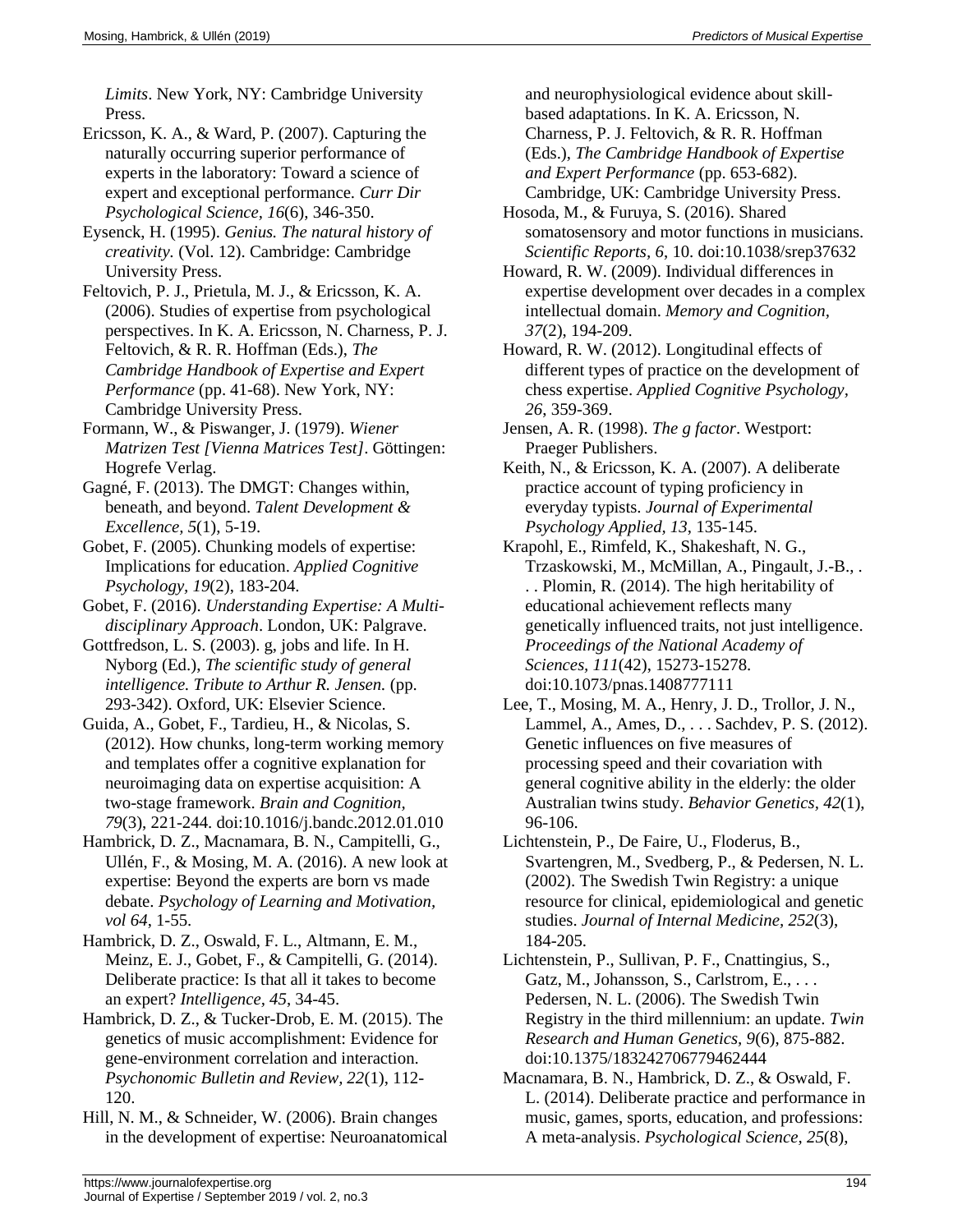1608-1618.

- Mawang, L. L., Kigen, E. M., & Mutweleli, S. M. (2018). The relationship between musical selfconcept and musical creativity among secondary school music students. *International Journal of Music Education, 37*(1), 78-90. doi:10.1177/0255761418798402
- Meinz, E. J., & Hambrick, D. Z. (2010). Deliberate practice is necessary but not sufficient to explain individual differences in piano sight-reading skill: the role of working memory capacity. *Psychological Science, 21*(7), 914-919.
- Miksza, P. (2006). Relationships among impulsiveness, locus of control, sex, and music practice. *Journal of Research in Music Education, 54*, 308-323.
- Miksza, P. (2011). Relationships among achievement goal motivation, impulsivity, and the music practice of collegiate brass and woodwind players. *Psychology of Music, 39*(1), 50-67.
- Morgan, P. L., Farkas, G., & Wu, Q. (2011). Kindergarten children's growth trajectories in reading and mathematics: Who falls increasingly behind? *Journal of Learning Disabilities, 44*(5), 472-488. doi:10.1177/0022219411414010
- Mosing, M. A., Madison, G., Pedersen, N. L., Kuja-Halkola, R., & Ullén, F. (2014). Practice does not make perfect: No causal effect of music practice on music ability. *Psychological Science, 25*(9), 1795-1803.
- Mosing, M. A., Pedersen, N. L., Madison, G., & Ullén, F. (2014). Genetic pleiotropy explains associations between musical auditory discrimination and intelligence *PLoS One, 9*(11). doi:10.1371/journal.pone.0113874
- Mosing, M. A., & Ullén, F. (2018). Genetic influences on musical specialization: A twin study on choice of instrument and music genre. Ann NY Acad Sci. *Annals of the New York Academy of Sciences, 1423*(1), 427-434.
- Mosing, M. A., Verweij, K. J. H., Madison, G., & Ullén, F. (2016). The genetic architecture of correlations between perceptual timing, motor timing, and intelligence. *Intelligence, 57*, 33-40. doi:https://doi.org/10.1016/j.intell.2016.04.002
- Neubauer, A. C., Spinath, F. M., Riemann, R., Borkenau, P., & Angleitner, A. (2000). Genetic and environmental influences on two measures of speed of information processing and their relation to psychometric intelligence: evidence from the German observational study of adult twins. *Intelligence, 28*(4), 267-289.

Otto, B., & Kistner, S. (2017). Is there a Matthew

effect in self-regulated learning and mathematical strategy application? - Assessing the effects of a training program with standardized learning diaries. *Learning and Individual Differences, 55*, 75-86. doi:10.1016/j.lindif.2017.03.005

- Pantev, C., & Herholz, S. C. (2011). Plasticity of the human auditory cortex related to musical training. *Neuroscience and Biobehavioral Reviews, 35*(10), 2140-2145.
- Parr, F. (2019, 22.07.2019). The 20 greatest pianists of all time. Retrieved from http://www.classicalmusic.com/article/20-greatest-pianists-all-time
- Parr, F. (2019, 22.07.2019). The 20 greatest violinists of all time. Retrieved from http://www.classical-music.com/article/20 greatest-violinists-all-time
- Platz, F., Kopiez, R., Lehmann, A. C., & Wolf, A. (2014). The influence of deliberate practice on musical achievement: a meta-analysis. *Frontiers in Psychology, 5*, 646.
- Polderman, T. J. C., Benyamin, B., de Leeuw, C. A., Sullivan, P. F., van Bochoven, A., Visscher, P. M., & Posthuma, D. (2015). Meta-analysis of the heritability of human traits based on fifty years of twin studies. *Nature Genetics, 47*(7), 702-709. doi:10.1038/ng.3285
- Rammsayer, T. H., & Brandler, S. (2007). Performance on temporal information processing as an index of general intelligence. *Intelligence, 35*(2), 123-139.
- Ruthsatz, J., Detterman, D., Griscom, W. S., & Cirullo, B. A. (2008). Becoming an expert in the musical domain: It takes more than just practice. *Intelligence, 36*, 330-338.
- Schmidt, F. L., & Hunter, J. E. (1998). The validity and utility of selection methods in personnel psychology: Practical and theoretical implications of 85 years of research findings. *Psychological Bulletin, 124*(2), 262-274. doi:10.1037/0033- 2909.124.2.262
- Schmidt, R. A., & Lee, T. D. (2005). *Motor control and learning*. Champaign: Human Kinetics.
- Schneider, W., & Shiffrin, R. M. (1977). Controlled and automatic human information-processing. 1. Detection, search, and attention. *Psychological Review, 84*(1), 1-66.
- Schweizer, K., & Moosbrugger, H. (2004). Attention and working memory as predictors of intelligence. *Intelligence, 32*(4), 329-347.
- Schweizer, K., Moosbrugger, H., & Goldhammer, F. (2005). The structure of the relationship between attention and intelligence. *Intelligence, 33*, 589- 611.
- Simonton, D. K. (1984). *Genius, creativity and*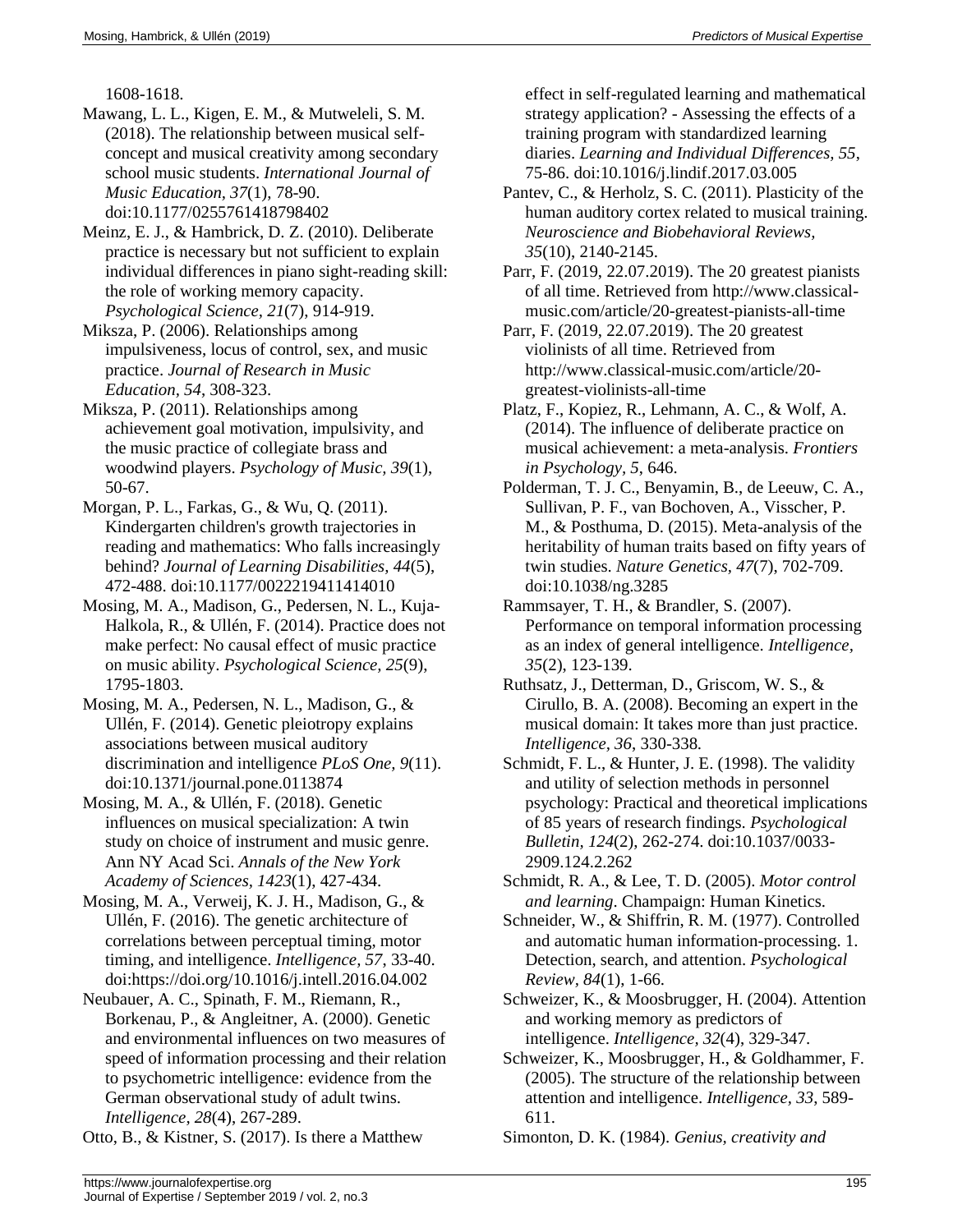*leadership - historiometric inquiries*. Lincoln, NE: Harvard University Press.

Simonton, D. K. (1992). Emergence and realization of genius: The lives and works of 120 classical composers. *Journal of Personality and Social Psychology, 61*, 829-846.

Sonnentag, S., & Kleine, B. M. (2000). Deliberate practice at work: A study with insurance agents. *Journal of Occupational and Organizational Psychology, 73*, 87-102. doi:10.1348/096317900166895

Stankov, L. (2000). Complexity, metacognition, and fluid intellligence. *Intelligence, 28*(2), 121-143.

StataCorp. (2016). Stata: Release 14.2. College Station, TX: StataCorp LP.

Swaminathan, S., & Schellenberg, E. G. (2018). Musical competence is predicted by music training, cognitive abilities, and personality. *Scientific Reports, 8*(1), 9223-9223. doi:10.1038/s41598-018-27571-2

Troche, S. J., & Rammsayer, T. H. (2009). Temporal and non-temporal sensory discrimination and their predictions of capacity- and speed-related aspects of psychometric intelligence. *Personality and Individual Differences, 47*(1), 52-57. doi:10.1016/j.paid.2009.02.001

Ullén, F., de Manzano, Ö., Almeida, R., Magnusson, P. K. E., Pedersen, N. L., Nakmura, J., . . . Madison, G. (2012). Proneness for psychological flow in everyday life: Associations with

personality and intelligence. *Personality and Individual Differences, 52*, 167-172. doi:10.1016/j.paid.2011.10.003

- Ullén, F., de Manzano, Ö., & Mosing, M. A. (in press). Neural mechanisms of expertise. In P. Ward, J. M. Schraagen, J. Gore, & E. Roth (Eds.), *The Oxford Handbook of Expertise: Research & Application*. Oxford, UK: Oxford University Press.
- Ullén, F., Hambrick, D. Z., & Mosing, M. A. (2016). Rethinking expertise: a multi-factorial geneenvironment interaction model of expert performance. *Psychological Bulleting, 142*(4), 427-446. doi:10.1037/bul0000033
- Ullén, F., Mosing, M. A., Holm, L., Eriksson, H., & Madison, G. (2014). Psychometric properties and heritability of a new online test for musicality, the Swedish Musical Discrimination Test. *Personality and Individual Differences, 63*, 87–93.

Received: 28 March 2019 Revision received: 9 August 2019 Accepted: 23 August 2019